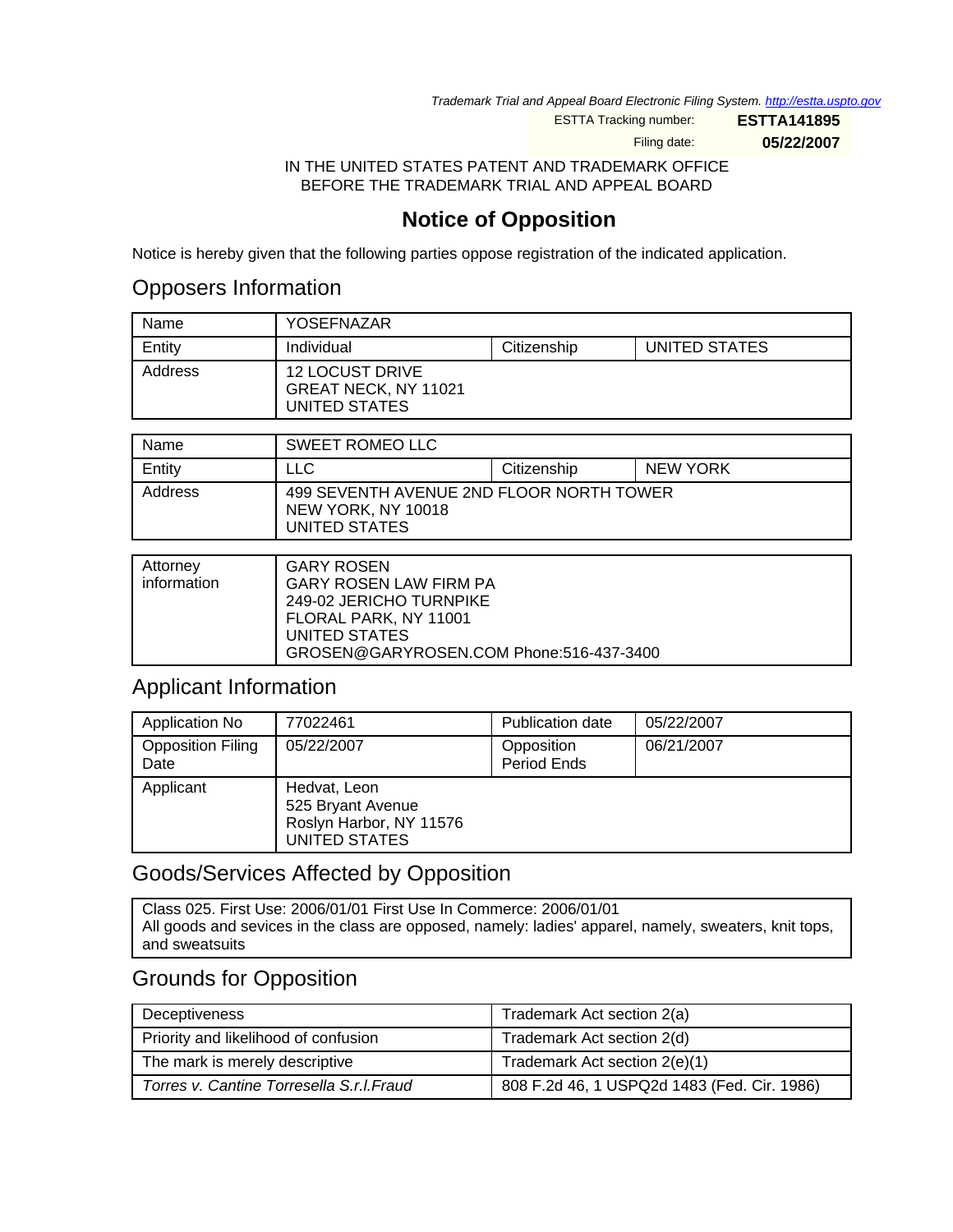## Marks Cited by Opposer as Basis for Opposition

| U.S. Registration<br>No. | 2351782                                                                                                             | <b>Application Date</b>  | 06/09/1999  |  |
|--------------------------|---------------------------------------------------------------------------------------------------------------------|--------------------------|-------------|--|
| <b>Registration Date</b> | 05/23/2000                                                                                                          | Foreign Priority<br>Date | <b>NONE</b> |  |
| Word Mark                | <b>SWEET ROMEO</b>                                                                                                  |                          |             |  |
| Design Mark              |                                                                                                                     |                          |             |  |
| Description of<br>Mark   | <b>NONE</b>                                                                                                         |                          |             |  |
| Goods/Services           | Class 025. First use: First Use: 1997/01/00 First Use In Commerce: 1997/01/00                                       |                          |             |  |
|                          | <b>MENS AND WOMENS SWEATERS</b>                                                                                     |                          |             |  |
|                          |                                                                                                                     |                          |             |  |
| U.S. Application<br>No.  | 78367770                                                                                                            | <b>Application Date</b>  | 02/13/2004  |  |
| <b>Registration Date</b> | <b>NONE</b>                                                                                                         | Foreign Priority<br>Date | <b>NONE</b> |  |
| <b>Word Mark</b>         | ROMEO & JULIET COUTURE                                                                                              |                          |             |  |
| Design Mark              |                                                                                                                     |                          |             |  |
| Description of<br>Mark   | <b>NONE</b>                                                                                                         |                          |             |  |
| Goods/Services           | Class 025. First use: First Use: 2004/02/06 First Use In Commerce: 2004/02/06<br>WOMEN'S CLOTHING, NAMELY, SWEATERS |                          |             |  |

| Attachments                 | 75723689#TMSN.gif (1 page) (bytes)<br>78367770#TMSN.jpeg (1 page) (bytes)<br>ROMEO & JULIET AS OPPOSER.pdf (5 pages)(76075 bytes)<br>SWEET ROMEO AS OPPOSER.pdf (5 pages)(77766 bytes) |
|-----------------------------|----------------------------------------------------------------------------------------------------------------------------------------------------------------------------------------|
|                             |                                                                                                                                                                                        |
| $\sim$ $\sim$ $\sim$ $\sim$ | (0.151150000111                                                                                                                                                                        |

| Signature | /GARY ROSEN/      |
|-----------|-------------------|
| Name      | <b>GARY ROSEN</b> |
| Date      | 05/22/2007        |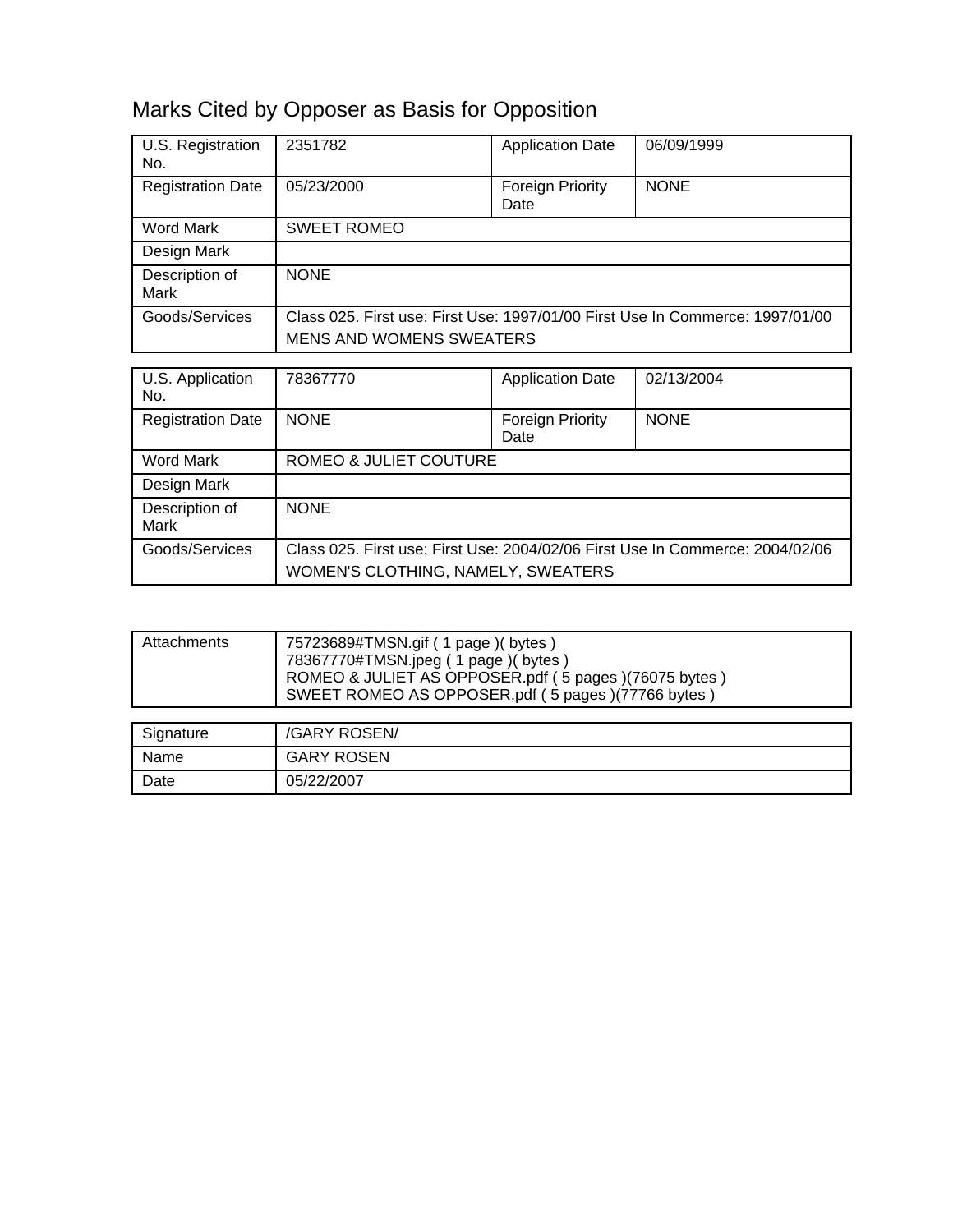### IN THE UNITED STATES PATENT AND TRADEMARK OFFICE BEFORE THE TRADEMARK TRIAL AND APPEAL BOARD

| YOSEF NAZAR, | Opposition # no assigned                              |
|--------------|-------------------------------------------------------|
| Opposer,     | OPPOSITION TO<br>٠<br>٠<br><b>TRADEMARK</b><br>٠<br>٠ |
| ۷.           | ٠<br>٠<br>٠                                           |
| LEON HEDVAT, | ٠                                                     |
| Applicant    |                                                       |

**Re: Trademark Application** Serial #: 77022461 For: SWEET JULIET By: Leon Hedvat, 525 Bryant Avenue, Roslyn Harbor, New York 11576 **Application Date: October 17, 2006** Published for Opposition: May 22, 2007

YOSEF NAZAR, an individual residing at 12 Locust Drive, Great Neck, New York 11021, (hereinafter referred to as "Opposer") believes that he will be damaged by registration of the trademark "SWEET JULIET", Application # 77022461, for goods, namely "ladies' apparel, namely, sweaters, knit tops and sweatsuits" in Class 25 by LEON HEDVAT, an individual, upon information and belief to be a United States Citizen, residing at 525 Bryant Avenue, Roslyn Harbor, New York 11576 (referred to herein as "Applicant"), and hereby opposes the registration thereof pursuant to Section 13 of the 1946 Trademark Act (15) U.S.C. Section 1063).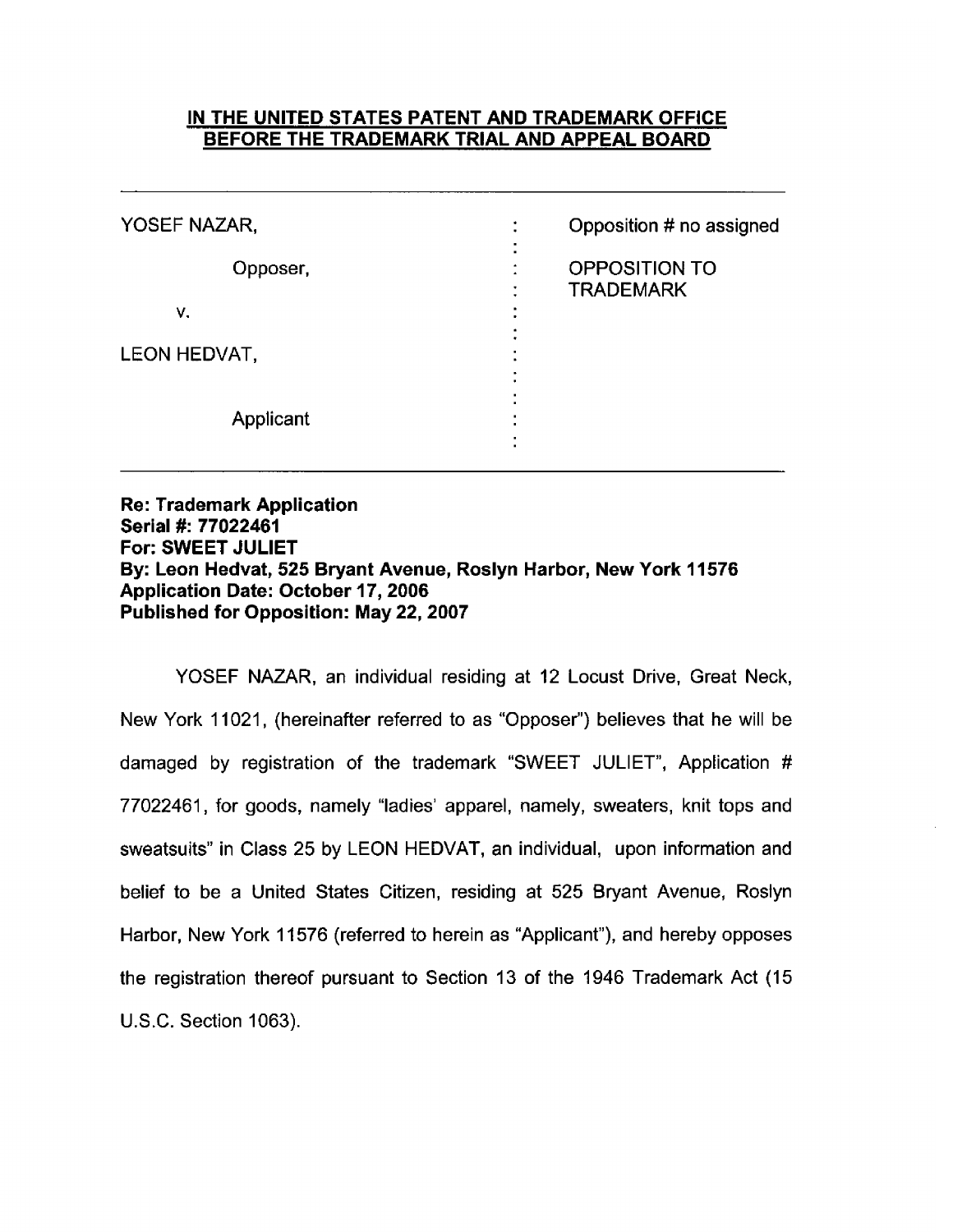Opposer alleges the following grounds for opposing the registration of **SWEET JULIET:** 

1. Opposer, has used the trademark ROMEO & JULIET COUTURE on and in connection with a variety of clothing items since at least as early as February 6, 2004.

2. Pursuant to its trademark application, Applicant claims the first use of the mark SWEET JULIET on January 1, 2006.

3. Opposer is the applicant under Serial Number 78367770 for a trademark on the name and Characters "ROMEO & JULIET COUTURE", filed on February 13, 2004.

4. The filed trademark application of "ROMEO & JULIET COUTURE" contains the following:

# ROMEO & JULIET

5. As a result of Opposer's use and trademark ROMEO & JULIET COUTURE, identified above, Opposer has a valid and exclusive right to use the trademark ROMEO & JULIET COUTURE for use on or in connection with clothing.

6. Opposer's rights in the trademark ROMEO & JULIET COUTURE are prior in time to any alleged first use or intent to use application by Applicant for **SWEET JULIET.**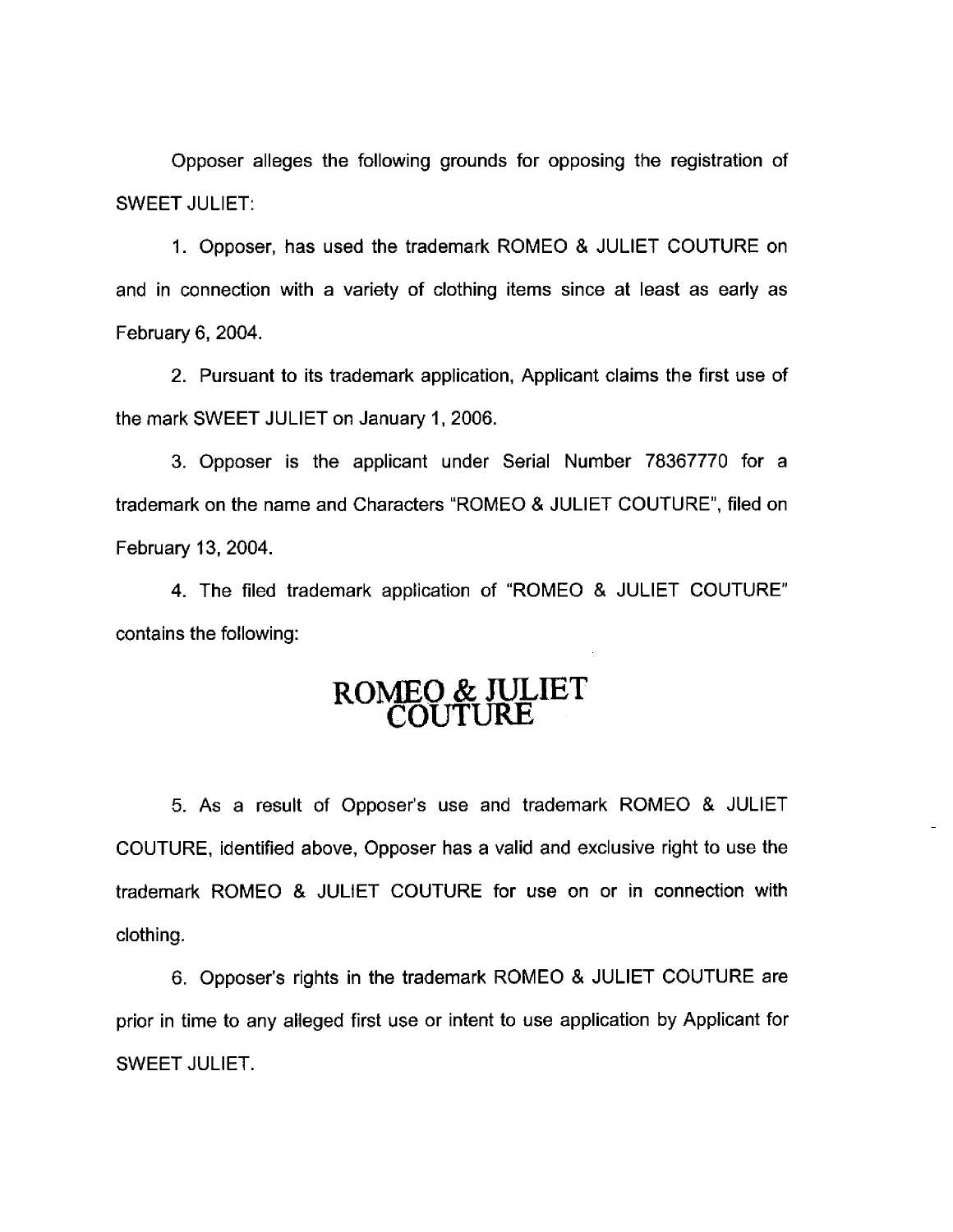7. In view of the similarities between Applicant's mark SWEET JULIET. and Opposer's trademark ROMEO & JULIET COUTURE, it is likely that Applicant's products offered under the opposed mark will be seen as being sponsored by Opposer.

8. Opposer sells ladies apparel including sweaters, knit tops label ROMEO & JULIET COUTURE to chain department stores including T.J. MAXX. ROSS STORES, NORDSTROMS, DAFFY'S, LOEHMANN'S, ANNIE SEZ, **FILINE'S BASEMENT.** 

9. Applicant is attempting to infringe on Opposer's rights and relationships with chain department stores including T.J. MAXX, ROSS STORES, NORDSTROMS, DAFFY'S, LOEHMANN'S, ANNIE SEZ, FILINE'S BASEMENT. Upon information and belief, Applicant is presently attempting to sell its merchandise to T.J. MAXX and ROSS STORES under the label "SWEET JULIET" in an attempt to deceive the public into believing that products sold under the mark "SWEET JULIET" are related to the trademark and manufacturer of products under the trademark ROMEO & JULIET COUTURE.

10. Opposer has been selling its products under the mark "ROMEO & JULIET COUTURE" to stores and to the public since approximately February 6, 2004, prior to the Applicant's claim of first use date of January 1, 2006.

11. Applicant's mark SWEET JULIET is likely to cause confusion, mistake or to deceive with Opposer's trademark ROMEO & JULIET COUTURE.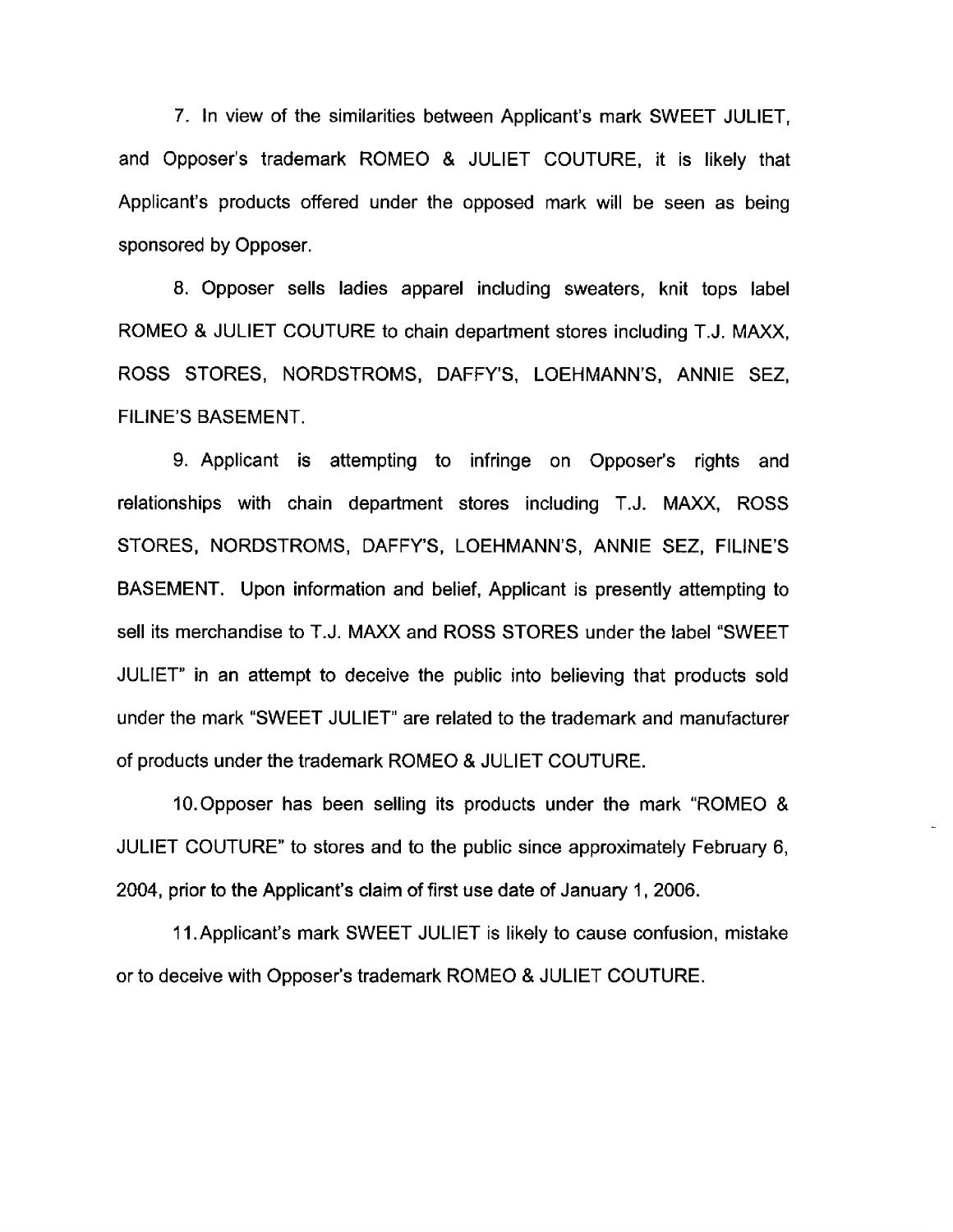12. The use and registration of SWEET JULIET by Applicant will damage Opposer in the selling of its goods and services and cause confusion among purchasers.

13. The use and registration of SWEET JULIET by Applicant will damage Opposer by causing dilution of its famous trademark ROMEO & JULIET COUTURE.

WHEREFORE, Opposer prays that said application Serial No. 77022461 be DENIED, that no registration be issued thereon to Applicant, and that this opposition be sustained in favor of Opposer.

Payment in the amount of \$300.00 is submitted herewith.

Dated: May 6, 2007 Floral Park, New York

YOSFÉ <sup>7</sup>AR

RØSEN. ESQ. GARY ROSEN LAW FIRM, P.C. **ATTORNEYS FOR OPPOSER** 249-02 Jericho Turnpike Floral Park, New York 11001 516-437-3400 Fax 516-706-4981 Email: grosen@garyrosen.com

I hereby certify that the foregoing document was filed electronically via the United States Ratent and Trademark Office online ESTTA service on May 7, 2007.

Gary Rosen, Esg.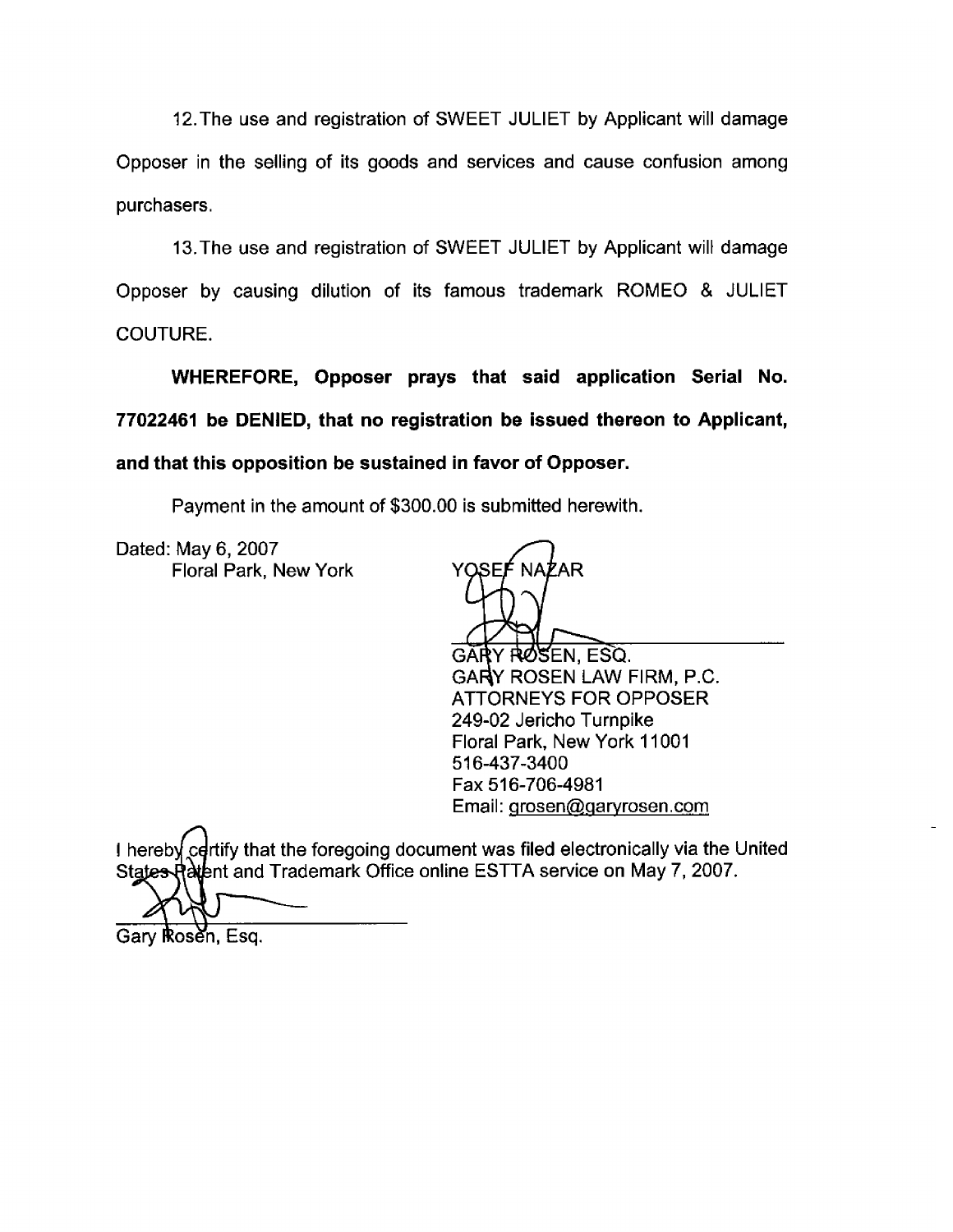To: Leon Hedvat, 525 Bryant Avenue,<br>Roslyn Harbor, New York 11576

 $\blacksquare$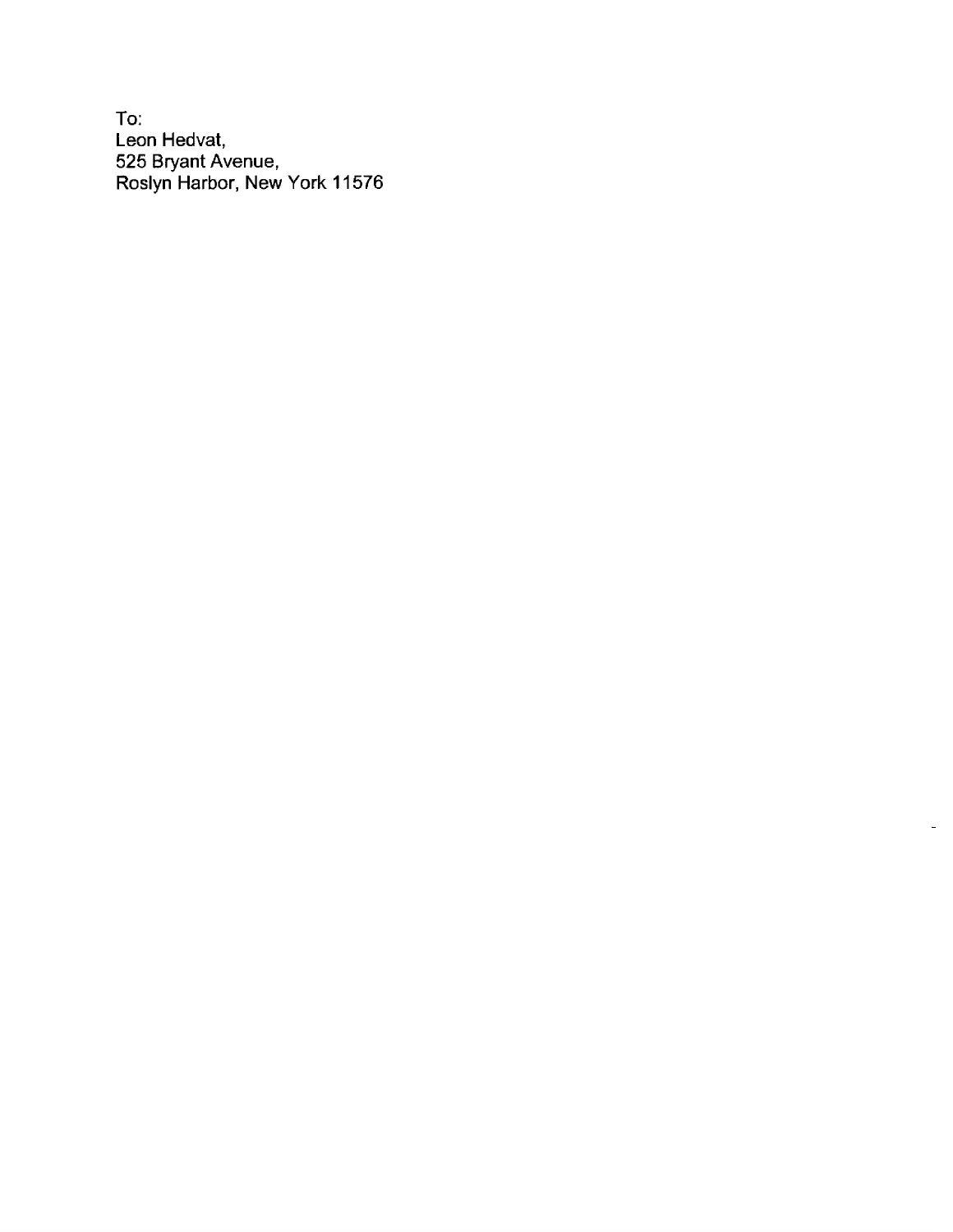### IN THE UNITED STATES PATENT AND TRADEMARK OFFICE BEFORE THE TRADEMARK TRIAL AND APPEAL BOARD

| SWEET ROMEO LLC, | Opposition # no assigned                       |
|------------------|------------------------------------------------|
| Opposer,         | $\bullet$<br>OPPOSITION TO<br><b>TRADEMARK</b> |
| ν.               |                                                |
| LEON HEDVAT,     |                                                |
| Applicant        |                                                |

**Re: Trademark Application** Serial #: 77022461 For: SWEET JULIET By: Leon Hedvat, 525 Bryant Avenue, Roslyn Harbor, New York 11576 **Application Date: October 17, 2006 Published for Opposition: May 22, 2007** 

SWEET ROMEO LLC, an New York Limited Liability Company, with its offices located at 499 Seventh Avenue, 2<sup>nd</sup> Floor North Tower, New York, New York 10018, (hereinafter referred to as "Opposer") believes that they will be damaged by registration of the trademark "SWEET JULIET", Application # 77022461, for goods, namely "ladies' apparel, namely, sweaters, knit tops and sweatsuits" in Class 25 by LEON HEDVAT, an individual, upon information and belief to be a United States Citizen, residing at 525 Bryant Avenue, Roslyn Harbor, New York 11576 (referred to herein as "Applicant"), and hereby opposes the registration thereof pursuant to Section 13 of the 1946 Trademark Act (15 U.S.C. Section 1063).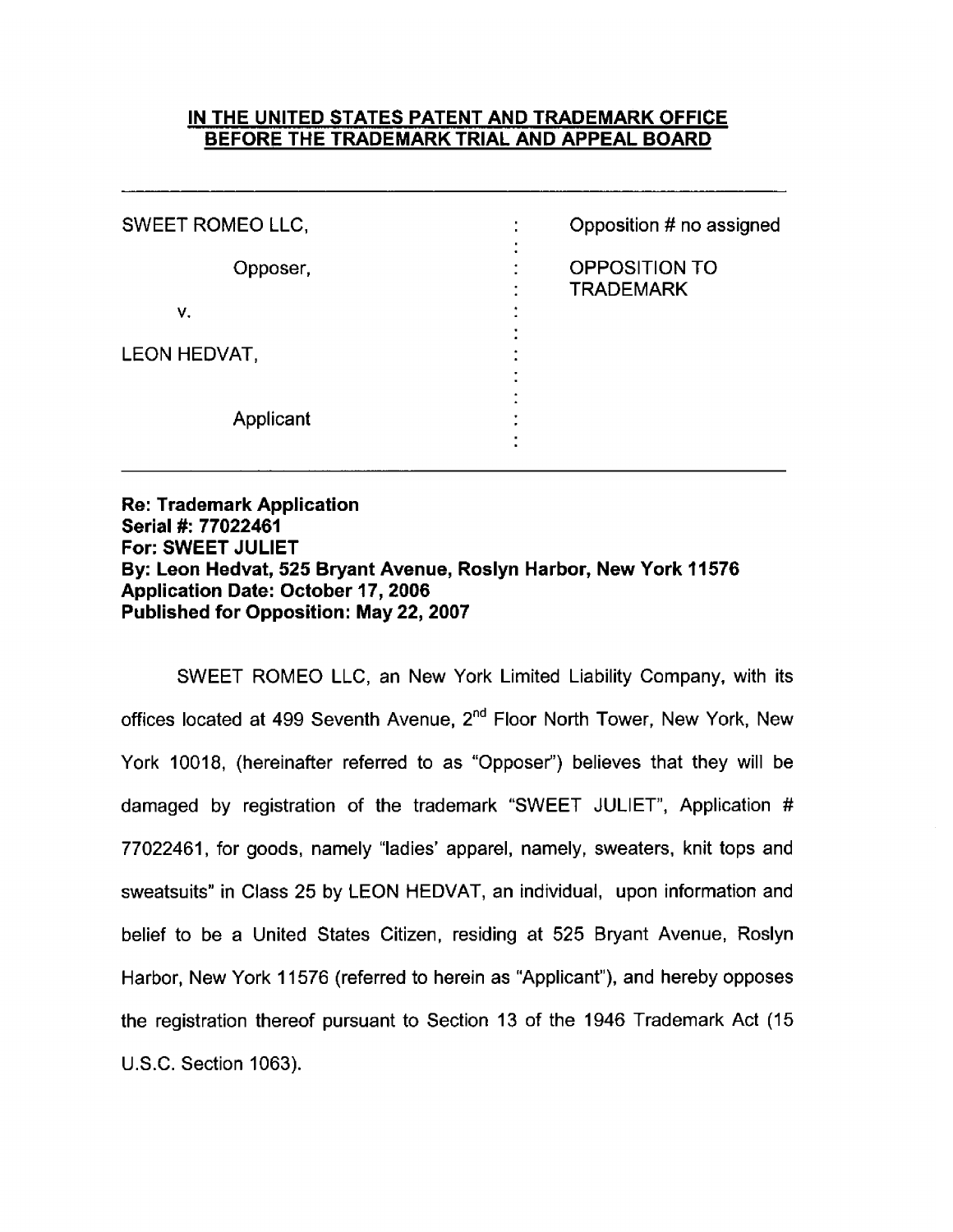Opposer alleges the following grounds for opposing the registration of **SWEET JULIET:** 

1. Opposer, has used the trademark SWEET ROMEO on and in connection with a variety of clothing items since at least as early as January 1, 1997.

2. Opposer held a trademark on the mark SWEET ROMEO from May 23, 2000 to March 3, 2007 under registration number 2351782, Serial number 75723689.

3. Opposer has filed a trademark application on April 6, 2007, for the purpose of continuing a trademark on SWEET ROMEO under Serial Number 77150649.

4. Pursuant to its trademark application, Applicant claims the first use of the mark SWEET JULIET on January 1, 2006.

5. The filed trademark application of "SWEET ROMEO" contains the following:

## **SWEET ROMEO**

6. As a result of Opposer's use and trademark SWEET ROMEO, identified above, Opposer has a valid and exclusive right to use the trademark SWEET ROMEO for use on or in connection with clothing.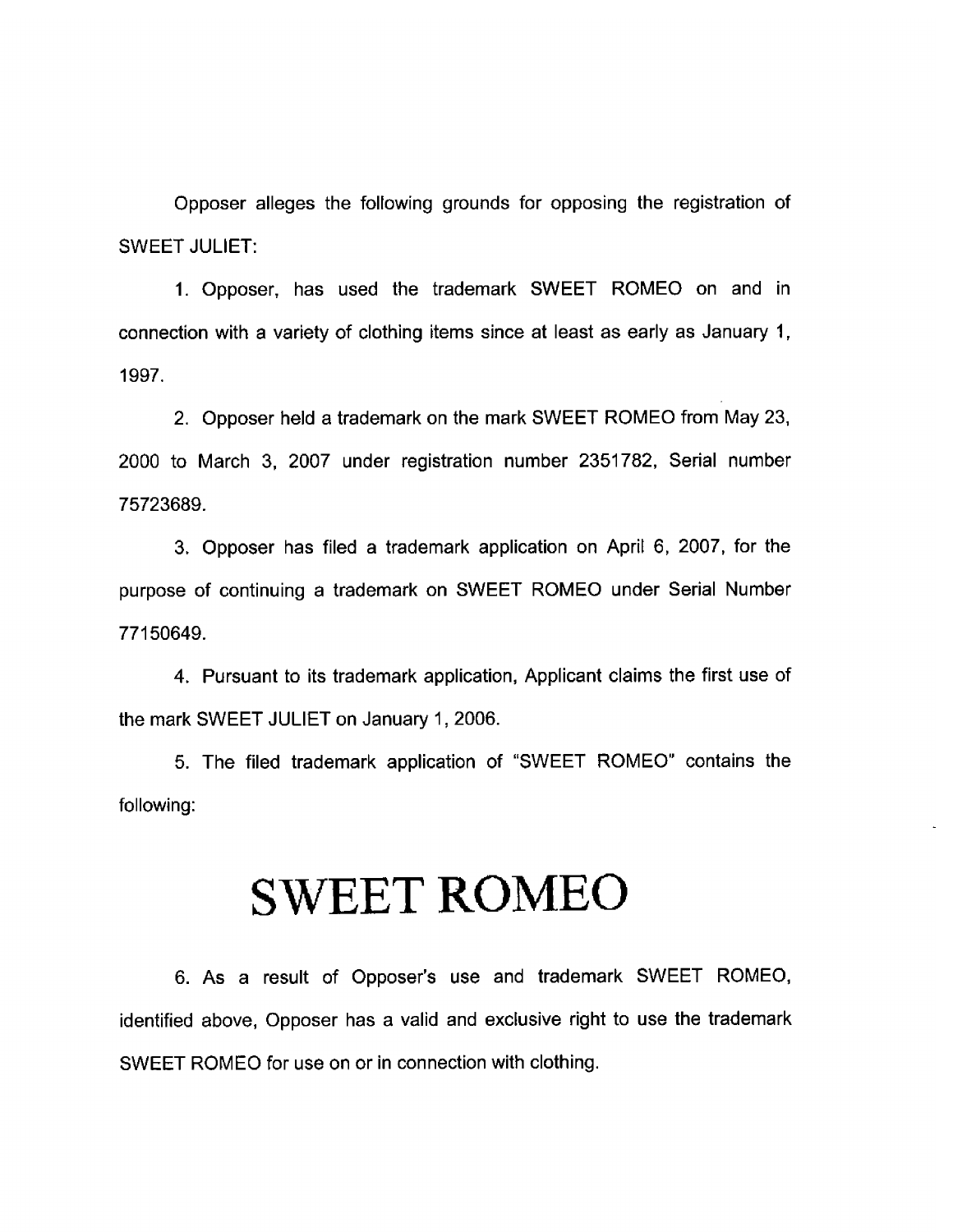7. Opposer's rights in the trademark SWEET ROMEO are prior in time to any alleged first use or intent to use application by Applicant for SWEET JULIET.

8. In view of the similarities between Applicant's mark SWEET JULIET. and Opposer's trademark SWEET ROMEO, it is likely that Applicant's products offered under the opposed mark will be seen as being sponsored by Opposer.

9. Opposer sells ladies apparel including sweaters, knit tops label SWEET ROMEO to chain department stores including T.J. MAXX, ROSS STORES, NORDSTROMS, DAFFY'S, LOEHMANN'S, ANNIE SEZ, FILINE'S **BASEMENT.** 

10. Applicant is attempting to infringe on Opposer's rights and relationships with chain department stores including T.J. MAXX, ROSS STORES, NORDSTROMS, DAFFY'S, LOEHMANN'S, ANNIE SEZ, FILINE'S BASEMENT. Upon information and belief, Applicant is presently attempting to sell its merchandise to T.J. MAXX and ROSS STORES under the label "SWEET JULIET" in an attempt to deceive the public into believing that products sold under the mark "SWEET JULIET" are related to the trademark and manufacturer of products under the trademark SWEET ROMEO.

11. Opposer has been selling its products under the mark "SWEET ROMEO" to stores and to the public since approximately January 1, 1997, prior to the Applicant's claim of first use date of January 1, 2006.

12. Applicant's mark SWEET JULIET is likely to cause confusion, mistake or to deceive with Opposer's trademark SWEET ROMEO.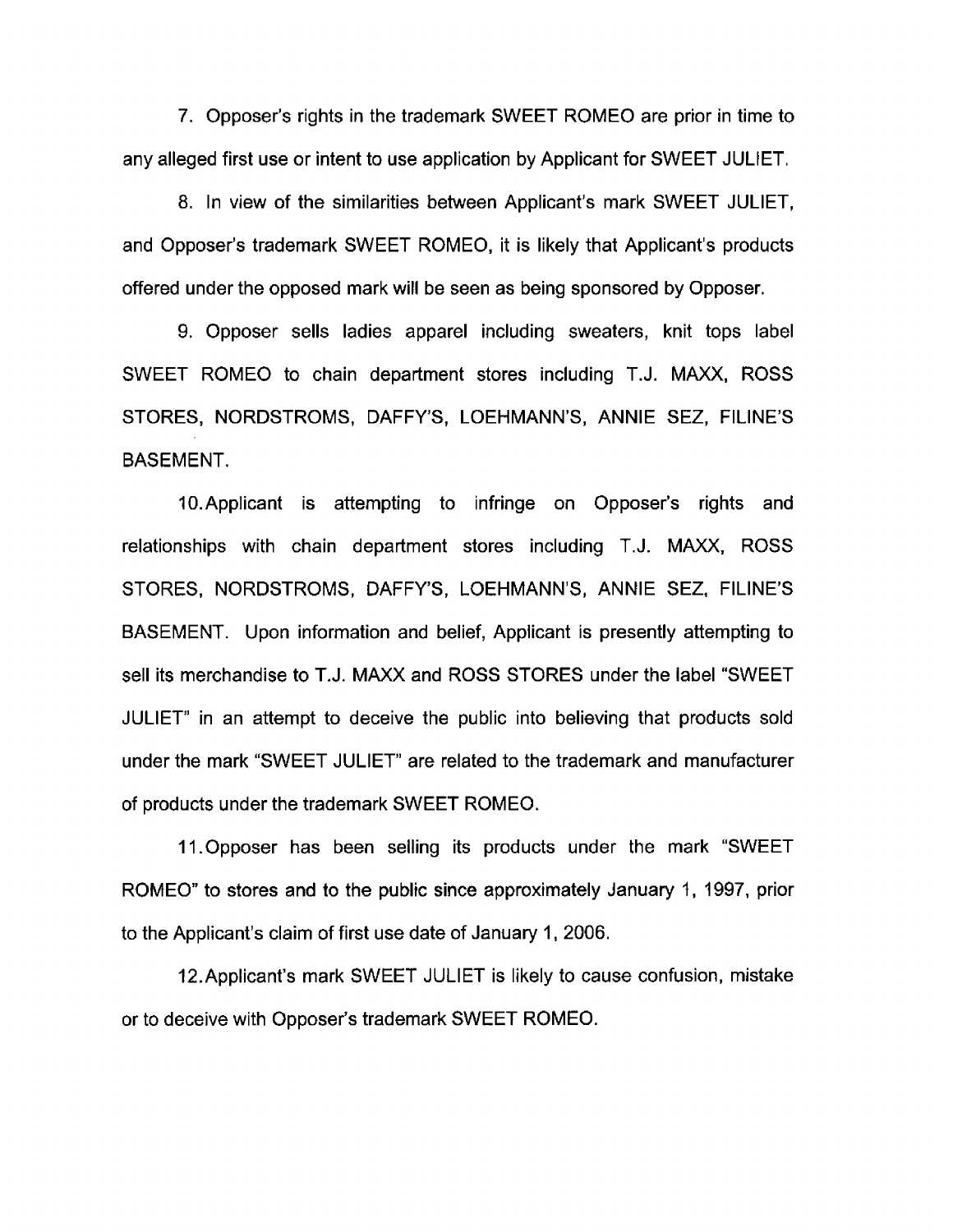13. The use and registration of SWEET JULIET by Applicant will damage Opposer in the selling of its goods and services and cause confusion among purchasers.

14. The use and registration of SWEET JULIET by Applicant will damage Opposer by causing dilution of its famous trademark SWEET ROMEO.

WHEREFORE, Opposer prays that said application Serial No. 77022461 be DENIED, that no registration be issued thereon to Applicant, and that this opposition be sustained in favor of Opposer.

Payment in the amount of \$300.00 is submitted herewith.

Dated: May 6, 2007 Floral Park, New York

SWEET ROMEO LLC

GARY ROSEN, ESQ. GARY ROSEN LAW FIRM, P.C. **ATTORNEYS FOR OPPOSER** 249-02 Jericho Turnpike Floral Park, New York 11001 516-437-3400 Fax 516-706-4981 Email: grosen@garyrosen.com

I hereby certify that the foregoing document was filed electronically via the United States Patent and Trademark Office online ESTTA service on May 7, 2007.

Gary Rosen, Esq.